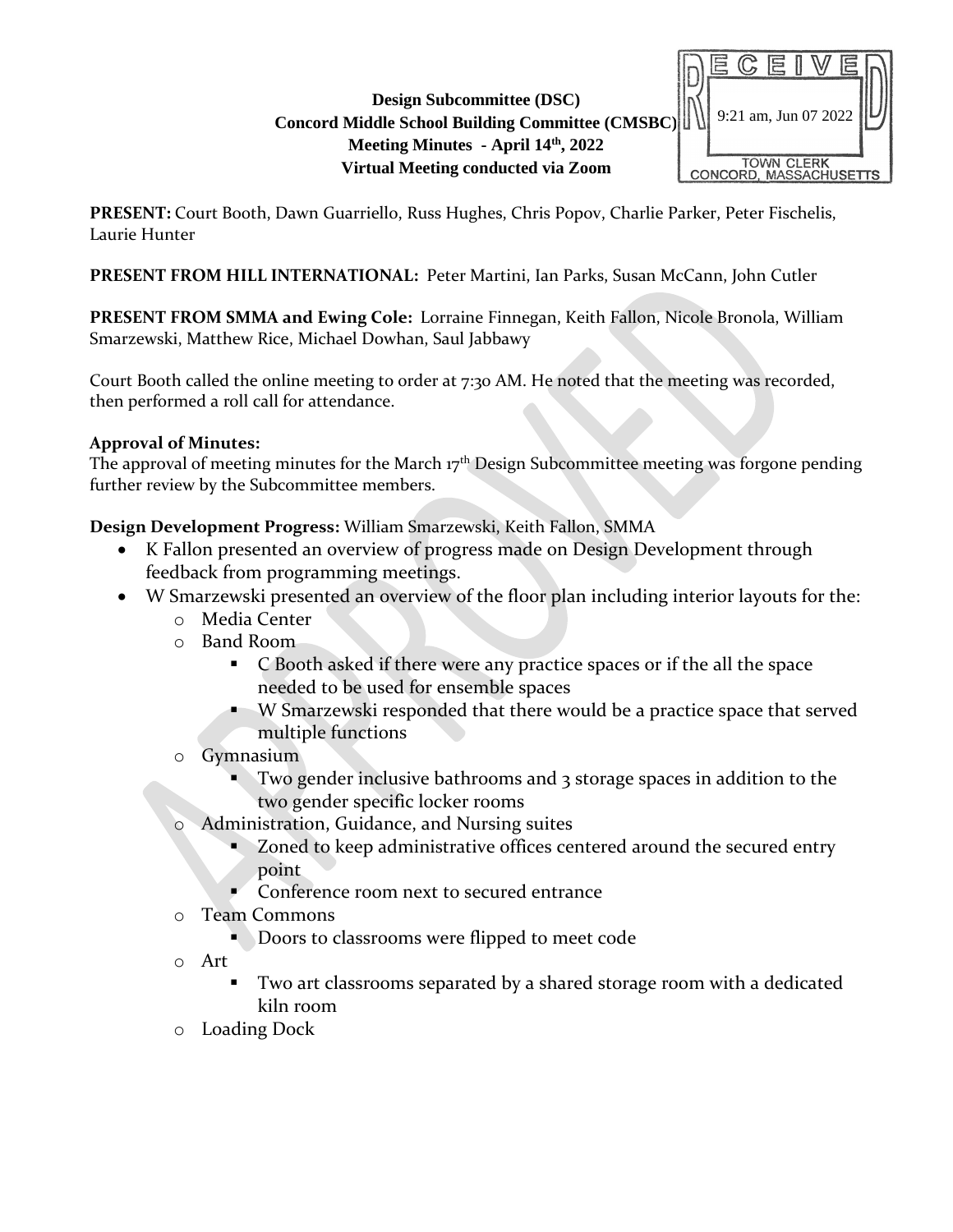#### **Interior Architecture Development:** Saul Jabbawy, Ewing Cole

- S Jabbawy presented the development of eddy spaces and screened spaces, focusing on providing students with more personal spaces to couple with the various open spaces in the building.
- S Jabbawy presented various spaces along the main corridor of the building and interior design features intended to make the spaces more natural and fluid.
	- o Wood screening will be present in various areas along with wood bench seating in eddy spaces along the corridor.
- Media center will feature full height shelves on both sides along with lower shelves on castors and using the ceiling pattern to create subtle zones within the space.
- Glass partitions along with floor patterns will be used to separate the Team Commons from the Classrooms.

## **Site and Landscape Review:** Michael Dowhan, SMMA

- M Dowhan informed the DSC that SMMA had worked in programming meetings on 5 specific areas related to Site and Landscape:
	- o Vehicular Circulation
	- o Bus Drop Off/Pick up
	- o Loading Dock area
	- o Athletic Fields
	- o Outdoor Learning
- M Dowhan presented the proposed vehicular circulation status as of Schematic Design:
	- o 18 buses
	- o 10 car pick up queue
	- o 134 total parking spaces
- M Dowhan reported on advances made to the vehicular circulation plan through feedback at programming meetings.
	- o Reducing the width of the concrete where buses stack by 25-30ft by adjusting the orientation of how the buses stacked be parallel rather than perpendicular to the pedestrian walking space.
		- **•** This resulted in increasing the car pick up queue to 11 cars.
		- Also allowed for an increase in parking space count to 150 parking spaces.
- R Hughes asked about the pedestrian walkways next to the newly oriented buses with regards to how those areas would be plowed in the event of a snowstorm.
	- o M Dowhan responded that SMMA was evaluating solutions to this concern which included making the pedestrian walkways flush to the pavement.
- D Guarriello asked about the ease of understanding traffic
	- o M Dowhan responded there would be adequate signage to alleviate any confusion regarding the flow of traffic